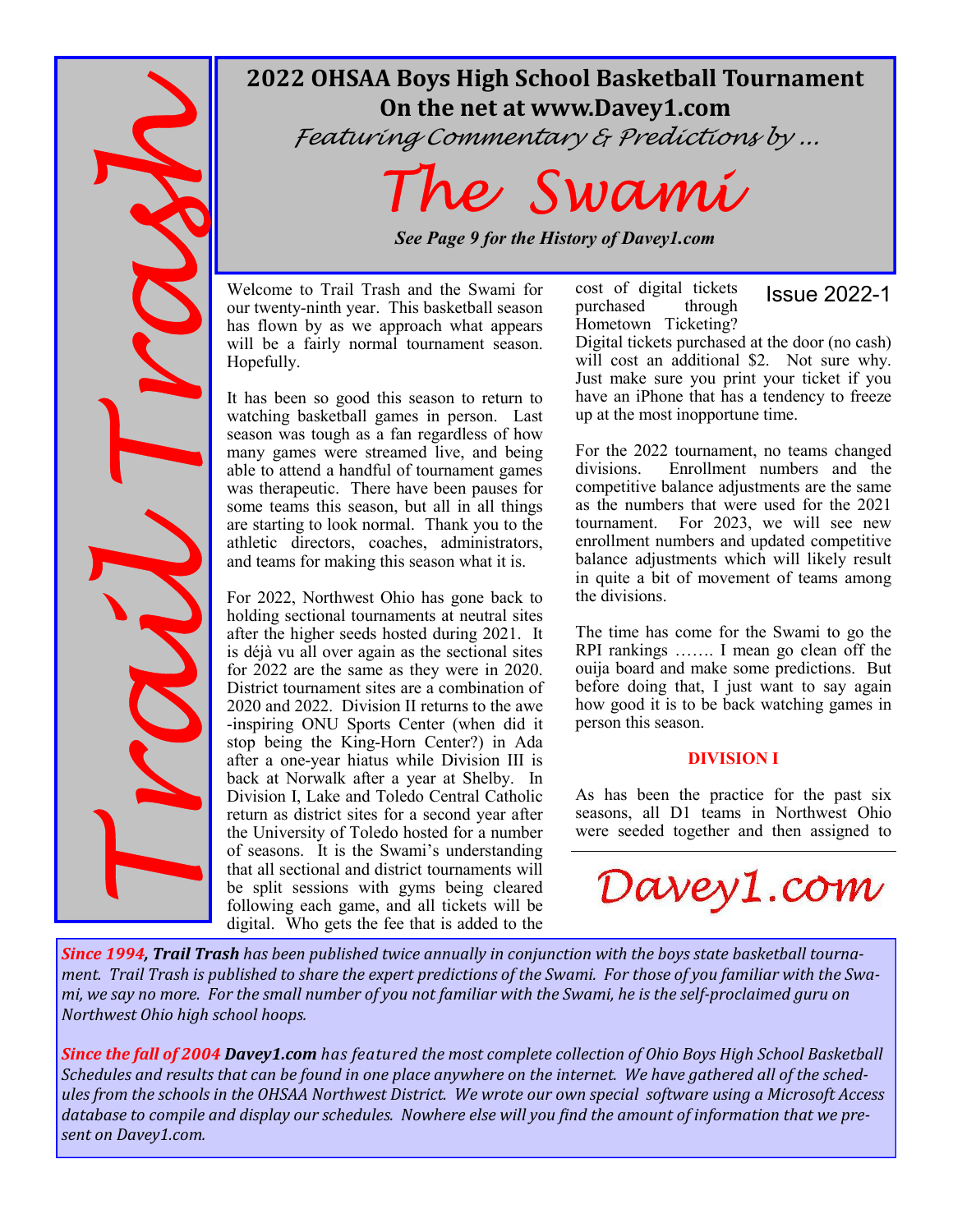one of the two districts based on whatever line on the bracket was chosen at the tournament draw. With just eighteen teams in D1, fourteen teams went straight to the sectional finals at the draw with only two sectional semifinal games.

Sylvania Northview and Lima Senior have been fixtures in the weekly state poll with Northview topping out at the fourth spot in the final poll and the Spartans eighth. Northview's only loss was at Lima back in December. Perrysburg also made a brief appearance in the poll while Toledo Whitmer has flown under the radar. Those four along with Findlay and Toledo St. John's are seen as top contenders for the two regional spots. It will take some significant upsets for any of the other D1 teams to advance to the district finals.

District winners from Lake and Toledo Central Catholic will meet in a regional semifinal game at the University of Toledo. The other regional semifinal will match the winners from the districts at Copley and Elyria Catholic at the always popular site to be determined. Brecksville-Broadview Heights, Cleveland St. Ignatius, Shaker Heights, and Cleveland Heights are the top contenders from those Northeast Ohio districts. The regional semifinal winners will play at the University of Toledo for the regional championship.

#### **SECTIONALS**

GENOA (LAKE DISTRICT): #3 Perrysburg and #5 Findlay are the top seeds at Genoa. Perrysburg finished right behind Northview in the NLL race. The only losses for the Yellow Jackets were to Northview (twice) and at Central Catholic. St. Francis took Perrysburg down to the wire back in December and came close to upsetting Lima Senior. Findlay came on strong following a slow start. Coach Jim Rucki posted career win #500 (Rocky River and Findlay) earlier in the season and recently became the winningest coach in Findlay basketball history.

Semifinal – Anthony Wayne over Springfield

Finals – Findlay over Anthony Wayne; Perrysburg over Toledo St. Francis

FOSTORIA (LAKE DISTRICT): #1 Lima Senior and #7 Sylvania Southview are the top seeds at FHS. Lima Senior won a fourth straight TRAC championship (two outright and two shared). Lima's only losses are to Mansfield Senior while missing several key contributors and at Whitmer. Southview and Toledo Start meet in a solid sectional final matchup after Southview won the regular season meeting. Southview has underachieved but still finished in 3rd place in the NLL. Start finished on top of the City League standings and won the league championship game.

Finals – Lima Senior over Toledo Waite; Sylvania

Southview over Toledo Start

ROSSFORD (TOLEDO CENTRAL CATHOLIC DISTRICT): #2 Sylvania Northview and #8 Ashland are the top seeds at Rossford. Northview is the NLL champion with only a non-league loss at Lima Senior. Sean Craig became Northview's career scoring leader in late November and has over 1,000 career rebounds. Ashland won the OCC crown after a wild title race. Luke Denbow is the career scoring leader at Ashland and tied the single game scoring record originally set in 1970. Ashland, Mansfield Madison, and Bowling Green will battle it out for a district berth.

Semifinal – Bowling Green over Mansfield Madison

Finals – Bowling Green over Ashland; Sylvania Northview over Toledo Bowsher

TOLEDO START (TOLEDO CENTRAL CATHOLIC DISTRICT): #4 Toledo Whitmer and #6 Toledo St. John's Jesuit are the top seeds at Start. Whitmer finished in 2<sup>nd</sup> place behind Lima Senior in the TRAC handing the Spartans their lone league setback. St. John's ended the season in 5<sup>th</sup> place in the TRAC but dominated Whitmer in their recent meeting. SJJ's only loss outside the league was by 5 points to Lakewood St. Edward. Fremont Ross lost at SJJ on a buzzer-beater and led Whitmer, Findlay, and Central in the  $4<sup>th</sup>$  quarter so things could get very interesting at Roy C.

Finals – Toledo St. John's Jesuit over Fremont Ross; Toledo Whitmer over Clay

## **DISTRICTS**

LAKE: Lima Senior won the Lake district in 2021 advancing to the regional final. This marked a third consecutive district championship for the Spartans.

Semifinals – Findlay over Perrysburg; Lima Senior over Sylvania Southview

Final – Lima Senior over Findlay

TOLEDO CENTRAL CATHOLIC: Toledo St. John's Jesuit won the Central Catholic district in 2021. The Titans were eliminated from their regional semifinal by contact tracing.

Semifinals – Sylvania Northview over Bowling Green; Toledo Whitmer over Toledo St. John's Jesuit

Final – Sylvania Northview over Toledo Whitmer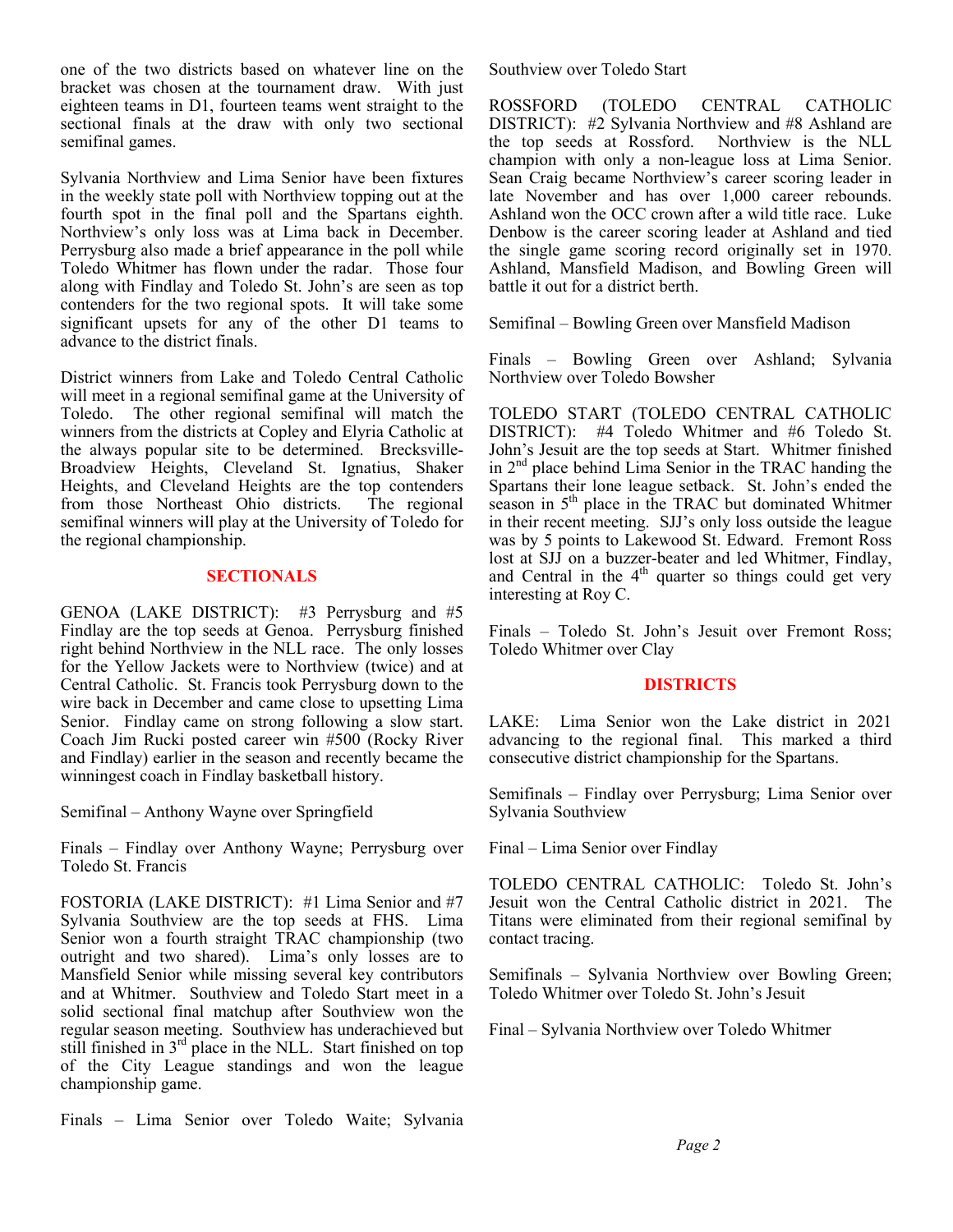#### **DIVISION I**I

Toledo Central Catholic spent the majority of the year ranked as a top five team in the D2 state poll before finishing in the ninth spot in the final poll. Lexington was ranked top ten in the first two polls while Huron was ranked twelfth in the penultimate poll before disappearing.

Central Catholic, Sandusky, Tiffin Columbian, and Rossford all advanced to the district tournament at Lake a season ago. Central Catholic is the team to beat this season at Lake while the other three went away from the Irish on the bracket. Clyde also figures in the mix.

The ONU District is the most intriguing in D2. After being dominated by Lima Shawnee the past three seasons, there is no clear-cut favorite. Five WBL teams (Defiance, St. Marys, Van Wert, Wapakoneta, Shawnee) are seen as the top contenders with Napoleon knocking at the door.

In the district at Ashland High School, Huron is the favorite with Shelby viewed as their main challenger. Lexington is looking to return to their early season form. Can the Minutemen, Norwalk, Upper Sandusky, or Bellevue make a run at the top two seeds?

The winners of the Ohio Northern District and the Ashland District will meet in a regional semifinal at Bowling Green while the winner of the Lake District will face the winner of the North Ridgeville District in the other semifinal at the Stroh Center. Akron Buchtel and Gates Mills Gilmour Academy are the top contenders at North Ridgeville.

#### **SECTIONALS**

GENOA (LAKE DISTRICT): #2 Sandusky, #3 Tiffin Columbian, and #4 Rossford are the top seeds at Genoa.

Rather than heading over to Central Catholic's side of the bracket, Rossford with a win over Woodward will face Tiffin Columbian in a sectional final. Rossford is the runner-up to Eastwood in the NBC race, and the Bulldogs are still trying to put it all together. Tiffin Columbian was the pre-season pick to win the SBC Lake but finished in the  $2<sup>nd</sup>$  spot behind Sandusky. The Blue Streaks under first-year head coach DeMar Moore are the SBC Lake champions with their only league loss to Clyde. The top two returning players for Rogers transferred out.

Semifinals – Rossford over Toledo Woodward; Toledo Rogers over Perkins

Finals – Rossford over Tiffin Columbian; Sandusky over Toledo Rogers

TOLEDO BOWSHER (LAKE DISTRICT): #1 Toledo Central Catholic is the top seed at Bowsher. Central had no seniors on last season's district championship team.

The Irish finished in a tie for  $3<sup>rd</sup>$  place with Findlay in the TRAC standings. Clyde grabbed the bye with Rossford going to Genoa. Clyde recently had a seven-game winning streak snapped. The semifinals should be very competitive. Port Clinton will finish with a winning record for the first time since 2010 while Maumee is much improved. Scott was the pre-season pick to win the City League but lost to Start in the league championship game. Fostoria finishes with a winning record after ending the regular season with six games in nine days

Semifinals – Maumee over Port Clinton; Fostoria over Toledo Scott

Finals – Clyde over Maumee; Toledo Central Catholic over Fostoria

LIMA SENIOR (OHIO NORTHERN DISTRICT): #2 St. Marys and #4 Van Wert are the top seeds at Lima. St. Marys and Van Wert are part of a three-team logjam along with Lima Shawnee behind Ottawa-Glandorf and Defiance in the WBL standings. St. Marys appears to have the clearest path to the district. Austin Parks of St. Marys (a  $6'10''$  junior) recently announced his commitment to Ohio State. Van Wert's six losses to date are by a total of nineteen points including a two-point loss at Ottawa-Glandorf. The Cougars and Wauseon will meet in a bruising sectional final matchup. The Indians finished in a tie for  $4<sup>th</sup>$  place with Archbold in the NWOAL.

Semifinal – Celina over Kenton

Finals – St. Marys over Celina; Van Wert over Wauseon

PAULDING (OHIO NORTHERN DISTRICT): #1 Defiance and #3 Wapakoneta are the top seeds at Paulding. Defiance finished in  $2<sup>nd</sup>$  place in the WBL

behind Ottawa-Glandorf. The Bulldogs have been on a roll since early January. Wapak had a late season ten-game winning streak before back-toback losses to Marion Local and Defiance. Shawnee returned one starter from last season's regional championship team. The Indians started the season strong but have scuffled some since mid-January. Napoleon finished with a winning record and shared  $4<sup>th</sup>$  place with Bowling Green in the NLL standings. Both sectional final games should be tightly contested.

Semifinals – Napoleon over Elida; Lima Shawnee over Bryan

Finals – Defiance over Napoleon; Lima Shawnee over Wapakoneta

BUCYRUS (ASHLAND DISTRICT): #2 Shelby and #3

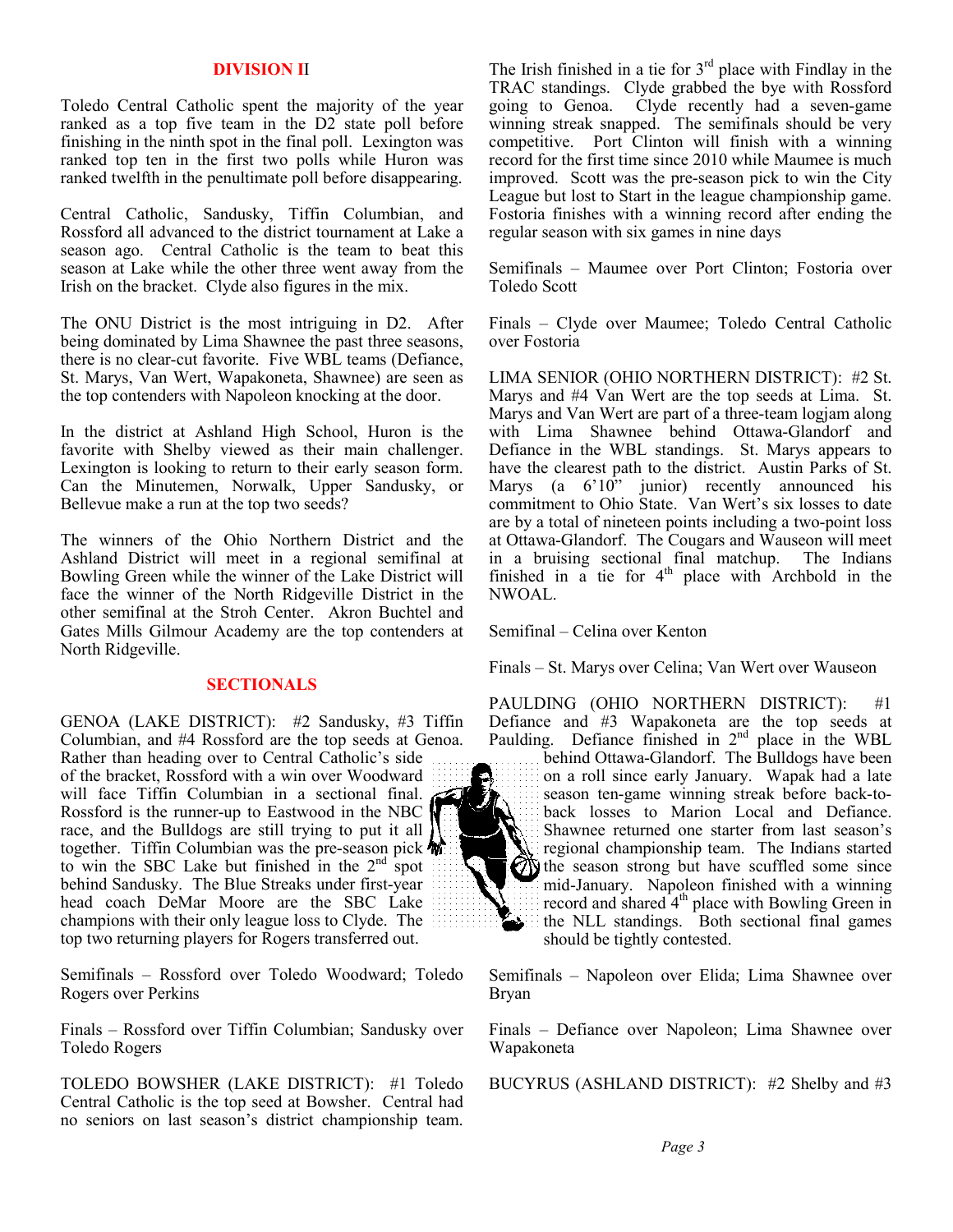Lexington are the top seeds at Bucyrus. Shelby has reloaded after losing two 1,000-point scorers to graduation and won the MOAC championship. Lexington ended up tied for the runner-up spot in a chaotic OCC race. Lex might be the #3 seed, but the Minutemen have the easiest path to the district. Lexington will move into a new gym next season. It has been a rough season for Mansfield Senior despite an early December win over Lima Senior. The Tygers finished at the bottom of the OCC standings but showed some signs of life during the final week of the season.

Semifinal – Mansfield Senior over Galion

Finals – Shelby over Mansfield Senior; Lexington over Clear Fork

WILLARD (ASHLAND DISTRICT): #1 Huron and #4 Norwalk are the top seeds at Bob Haas. Huron finished tied with Margaretta for the SBC Bay title. Huron's only losses are to Western Reserve and at Margaretta by a total of 3 points. For whatever reason, Huron did not take the bye. The bottom of the bracket is interesting with Norwalk, Upper Sandusky, and Bellevue duking it out. Norwalk passed on the bye so Upper grabbed it. The Rams finish in the runner-up spot in the N10 behind Colonel Crawford. Bellevue finished the regular season at .500 for their best record since the '12-'13 season.

Semifinals – Huron over Vermilion; Bellevue over Norwalk

Finals – Huron over Ontario; Bellevue over Upper Sandusky

## **DISTRICTS**

LAKE: Toledo Central Catholic won the district at Lake in 2021 despite a losing record.

Semifinals – Rossford over Sandusky; Toledo Central Catholic over Clyde

Final – Toledo Central Catholic over Rossford

OHIO NORTHERN UNIVERSITY: The district was played at Spencerville in 2021 with Lima Shawnee winning a third straight championship.

Semifinals – St. Marys over Van Wert; Defiance over Lima Shawnee

Final – St. Marys over Defiance

ASHLAND: Shelby won the Ashland district in 2021.

Semifinals – Shelby over Lexington; Huron over Bellevue

Final – Huron over Shelby

#### **DIVISION III**

Teams from Northwest Ohio dominate the final D3 state poll taking five of the spots in the top ten. Undefeated Colonel Crawford (coached by Dave Sheldon) is the poll champion in D3 followed by Ottawa-Glandorf. Wayne Trace finished in a tie for the fourth spot while Western Reserve (coached by Dave Sheldon's brother Chris) was sixth and Swanton ended up eighth. Colonel Crawford is one of four teams statewide (two from Northwest Ohio) among all divisions that finished the regular season undefeated.

The district at Norwalk has Colonel Crawford and Western Reserve with Willard the potential spoiler. The brothers Sheldon have only met once in their coaching careers with Crawford winning a regular season matchup last season. The two teams were on a collision course in the 2021 tournament before Willard soundly thrashed Colonel Crawford at Shelby.

Swanton might be state-ranked, but Eastwood got the top seed in the Central Catholic District. Archbold is the other top contender in that district. There are several teams capable of being the spoiler in what should be a very interesting district.

State-ranked Ottawa-Glandorf and Wayne Trace are the top teams in the Lima Senior District. Bluffton and Liberty-Benton are also having outstanding seasons while Lima Central Catholic and Allen East could also be factors. Can any team can make a run at Ottawa-Glandorf?

District winners from Toledo Central Catholic and Lima Senior will meet in a regional semifinal at Bowling Green. The winner of the Norwalk District will face the winner of one of the Columbus districts in the other regional semifinal at BGSU. Canal Winchester Harvest Prep is the top contender in that district with North Union, Centerburg, and Columbus Academy also in the mix. Columbus Africentric and Columbus Bishop Ready, the top two D3 seeds out of Columbus, chose the tournament path leading to a potential district final matchup with the winner heading to Ohio University for the regional.

#### **SECTIONALS**

MONROEVILLE (NORWALK DISTRICT): #1 Colonel Crawford and #4 Elmwood are the top seeds at Monroeville. Colonel Crawford has not lost a regular season game since January 2020 when Upper Sandusky defeated the Eagles. The Eagles are the N10 champions and have dominated opponents with every win by double digits. Elmwood finished in 3rd place behind Eastwood and Rossford in the NBC. Bryce Reynolds became Elmwood's career scoring leader in early February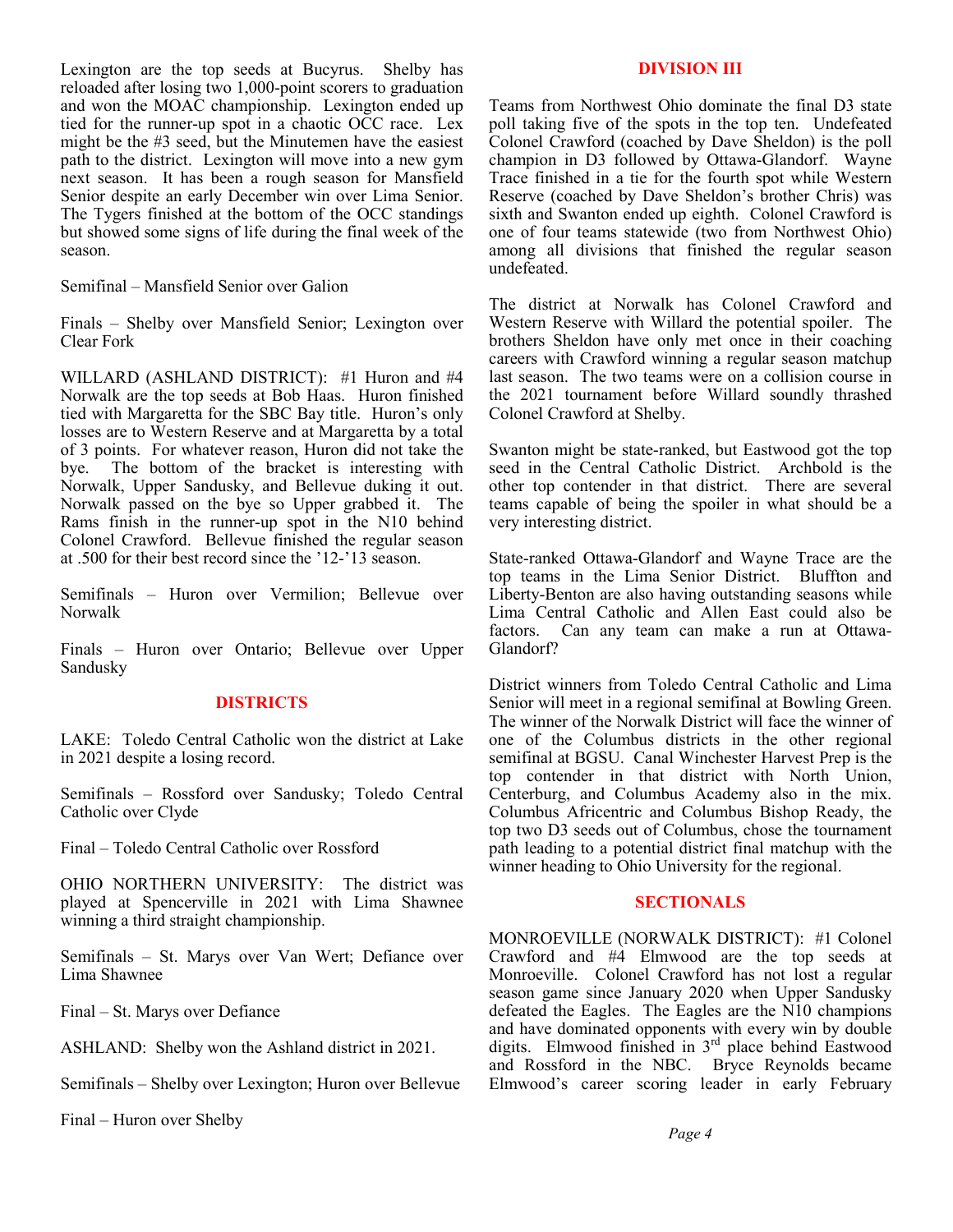breaking Tom Barringer's record that stood for 45 years. Elmwood, Oak Harbor, and Ashland Crestview will fight it out for an opportunity to face Crawford in the district. Watch out for speeding tickets.

Semifinals – Edison over Lakota; Elmwood over Ashland Crestview; Oak Harbor over Wynford

Finals – Colonel Crawford over Edison; Elmwood over Oak Harbor

HOPEWELL-LOUDON (NORWALK DISTRICT): #2 Western Reserve and #3 Willard are the top seeds at HL. Western Reserve won five games by three points or less before losing to undefeated Tiffin Calvert to close out the regular season. That broke WR's thirty-nine game home winning streak. The Roughriders won their fifth straight Firelands Conference championship. Willard has been inconsistent this season. The Flashes dominated Colonel Crawford in the 2021 district but are going the Western Reserve route this year. Isaac Mason of Seneca East has twice set single game scoring records for the Tigers this season topping out at 47 points. Bucyrus has never won a sectional championship.

Semifinals – Seneca East over Bucyrus; Van Buren over Woodmore

Finals – Western Reserve over Seneca East; Willard over Van Buren

SPRINGFIELD (TOLEDO CENTRAL CATHOLIC DISTRICT): #1 Eastwood is the top seed at Springfield. Eastwood is the NBC champion over Rossford. The Eagles had three conference games the final week of the regular season so the bye will give them some rest. The other half of the bracket is competitive. Ottawa Hills is the TAAC champion. John Lindsey of Ottawa Hills earned career win #400 in December. Eastwood edged the Green Bears in a February matchup. Evergreen has played much better since the middle of January and finished in a tie for the runner-up spot in the NWOAL. Both Liberty Center and Maumee Valley could really shake things up.

Semifinals – Delta over Otsego; Ottawa Hills over Liberty Center; Evergreen over Maumee Valley Country Day

Finals – Eastwood over Delta; Ottawa Hills over Evergreen

WAUSEON (TOLEDO CENTRAL CATHOLIC DISTRICT): #2 Swanton, #3 Archbold, and #4 Cardinal Stritch are the top seeds at Wauseon. Swanton won their first outright NWOAL title since 1982. Swanton played without leading scorer Nic Borojevich in losses to Stryker and one-win Clay. Coach Bruce Smith earned career win #500 (Delta, Whitmer, Southview, Swanton) in early December. Archbold has battled through a number of injuries and will definitely be a factor. Cardinal Stritch got the #4 seed (a bit of a surprise) and jumped on Swanton's bracket. The Cardinals finished in the runnerup spot in the TAAC despite losing their top two returnees to Rossford and Toledo Scott in the transfer portal. Genoa's handed Eastwood their only NBC loss.

Semifinals – Cardinal Stritch over Northwood; Genoa over Lake

Finals – Swanton over Cardinal Stritch; Archbold over Genoa

ELIDA (LIMA SENIOR DISTRICT): #1 Ottawa-Glandorf and #4 Liberty-Benton are the top seeds at the Elida Fieldhouse. Ottawa-Glandorf is the WBL Ottawa-Glandorf is the WBL champion. The Titans have played one of the toughest schedules in the state for a D3 school losing only to Lima<br>Senior and in overtime at Findlay. Liberty-Benton Senior and in overtime at Findlay. finished in  $2<sup>nd</sup>$  place behind Pandora-Gilboa in the BVC race after losing to the Rockets in the regular season finale. Allen East finishes with a winning record for the first time since the '02-'03 season highlighted by a win over D1 Middletown. The Mustangs will face Lima Central Catholic in what figures to be a very good sectional semifinal matchup.

Semifinals – Coldwater over Riverdale; Liberty-Benton over Delphos Jefferson; Lima Central Catholic over Allen East

Finals – Ottawa-Glandorf over Coldwater; Lima Central Catholic over Liberty-Benton

MILLER CITY (LIMA SENIOR DISTRICT): #2 Wayne Trace and #3 Bluffton are the top seeds<br>at MC. Wayne Trace is the Wayne Trace is the GMC champion beating out Antwerp. The only losses for the Raiders were at Van Wert by one point and at Shawnee. Wayne Trace's two leading scorers are sophomores. Bluffton is the co-champion with



Convoy Crestview in the NWC. Bluffton losses are to Liberty-Benton in early December and Columbus Grove. Lima Bath got off to a very slow start. The results have been better of late but still a disappointing season for the Wildcats. Bath is coach by Sean Powell who led Botkins to the 2021 state championship in D4.

Semifinals – Lima Bath over Paulding; Fairview over Tinora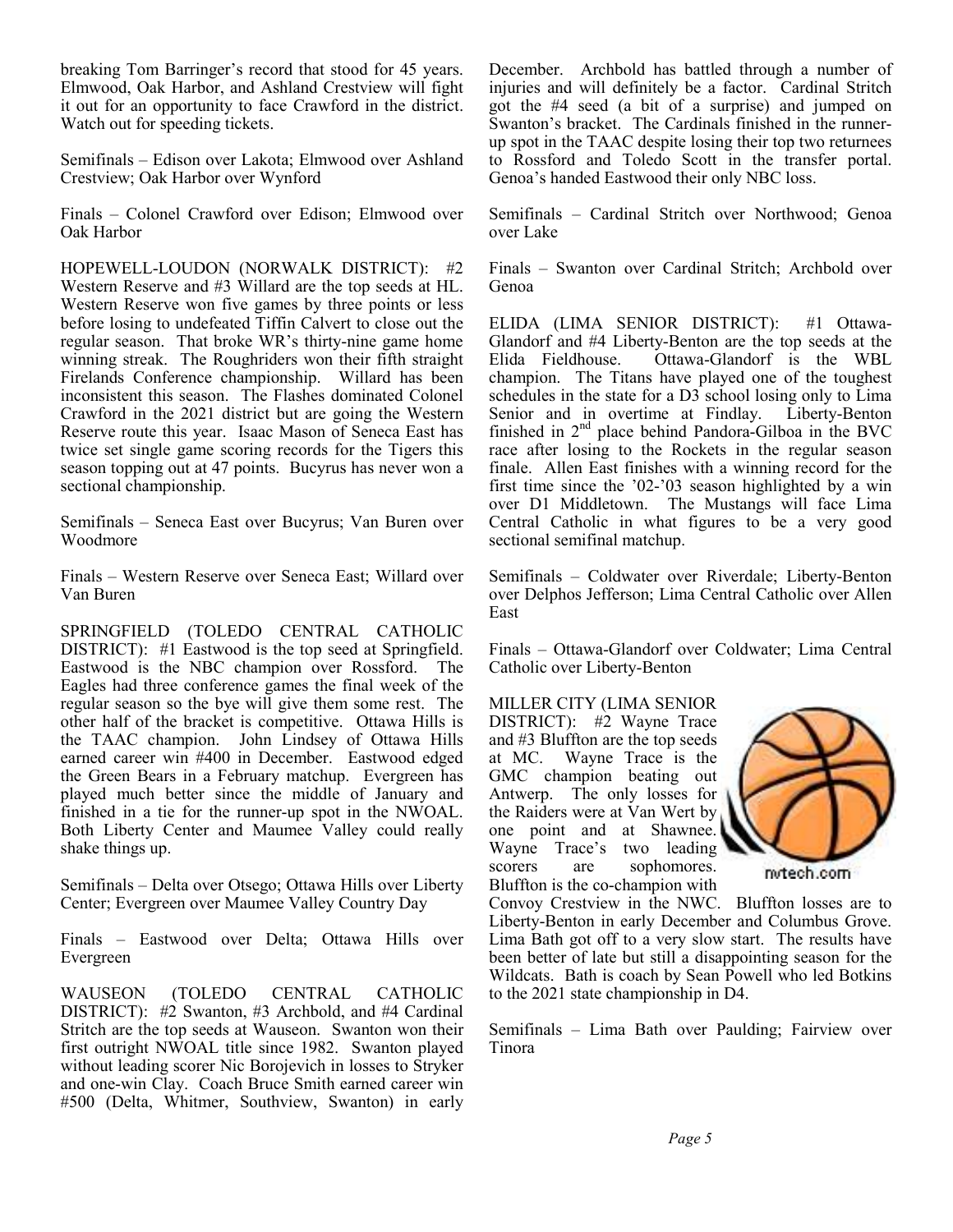Finals – Bluffton over Lima Bath; Wayne Trace over Fairview

#### **DISTRICTS**

NORWALK: The district was played at Shelby in 2021 with Western Reserve winning the title.

Semifinals – Colonel Crawford over Elmwood; Western Reserve over Willard

Final – Colonel Crawford over Western Reserve

TOLEDO CENTRAL CATHOLIC: Archbold won the Central Catholic district in 2021.

Semifinals – Eastwood over Ottawa Hills; Archbold over Swanton

Final – Eastwood over Archbold

LIMA SENIOR: Ottawa-Glandorf won a second straight district championship at Lima in 2021.

Semifinals – Ottawa-Glandorf over Lima Central Catholic; Wayne Trace over Bluffton

Final – Ottawa-Glandorf over Wayne Trace

## **DIVISION IV**

Undefeated Tiffin Calvert finished tied with Botkins as Ohio's top-ranked D4 team according to the Associated Press poll. Antwerp dropped from the top spot to third in the final poll despite finishing the season with a win over defending Indiana 2A state champion Fort Wayne Blackhawk Christian. New Bremen finishes tied for the eighth spot while Margaretta finished tied for tenth. For whatever reason, Marion Local disappeared from the final poll.

Margaretta is at the top in the Willard District with Lucas, South Central, and Monroeville the other top contenders. This district is top-heavy, and it will take some significant upsets for a team other than those four to advance to the district. The district winner at Willard will advance to the D4 regional at the Canton Fieldhouse where it will play the winner of the Norton District in a semifinal game. Richmond Heights, Dalton, and Cornerstone Christian are the top teams at Norton so the Willard winner will definitely have their work cut out at the regional.

In most years, the winner of the Elida District would be viewed as the favorite to win the regional at Bowling Green and advance to the state tournament. That will not be the case in 2022 as there does not appear to be a dominant team in the district. This should be an extremely competitive district with Convoy Crestview, Columbus Grove, Leipsic, Pandora-Gilboa, Patrick Henry, and Ottoville as the top contenders.

Tiffin Calvert is the team to beat in the district at Liberty-Benton with Old Fort and Mohawk the top challengers and others lurking. Nine of the fourteen teams currently have winning records so there should be some very competitive sectional games.

The Defiance District features top-ranked Antwerp. Toledo Emmanuel Christian with freshman phenom Jerry Easter II was viewed as Antwerp's top competition before Easter II suffered a season-ending injury in January. Emmanuel can still be a factor along with Ayersville, but Antwerp will be tough to beat.

As usual, the Wapakoneta District will be outstanding. New Bremen, Marion Local, Spencerville, and Lima Perry are the top competitors with Upper Scioto Valley and Fort Recovery also in the mix.

The district winners from Elida and Liberty-Benton will meet in one regional semifinal at Bowling Green State University with the district winners from Defiance and Wapakoneta facing off in the second game at the Stroh Center.

# **SECTIONALS**

SHELBY (WILLARD DISTRICT): #2 Lucas and #3 South Central are the top seeds at Shelby. Lucas won their fourth straight Mid-Buckeye championship. Not bad for a school that lost fifty-six consecutive games not all that long ago. South Central passed up the bye for a trip to Shelby and away from Margaretta. The Trojans finished in 3<sup>rd</sup> place behind Western Reserve and Monroeville in the Firelands. There is a drop off after that, but the semifinals other than South Central's game should be competitive. Danbury is vastly improved from last season.

Semifinals – Sandusky St. Mary over Plymouth; South Central over Mansfield St. Peter's; Danbury over Mansfield Christian

Finals – Lucas over Sandusky St. Mary; South Central over Danbury

ASHLAND CRESTVIEW (WILLARD DISTRICT): #1 Margaretta and #4 Monroeville are the top seeds at Crestview. Margaretta finished in a tie with Huron for the championship in the SBC Bay. Jake Leibacher of Margaretta holds the school's single game scoring record and is on pace to become the career scoring leader. Monroeville began the season with seven straight wins and also has an eight-game winning streak. Isaac Roeder is Monroeville's career scoring leader. Crestline will finish with a winning record for a third straight year. That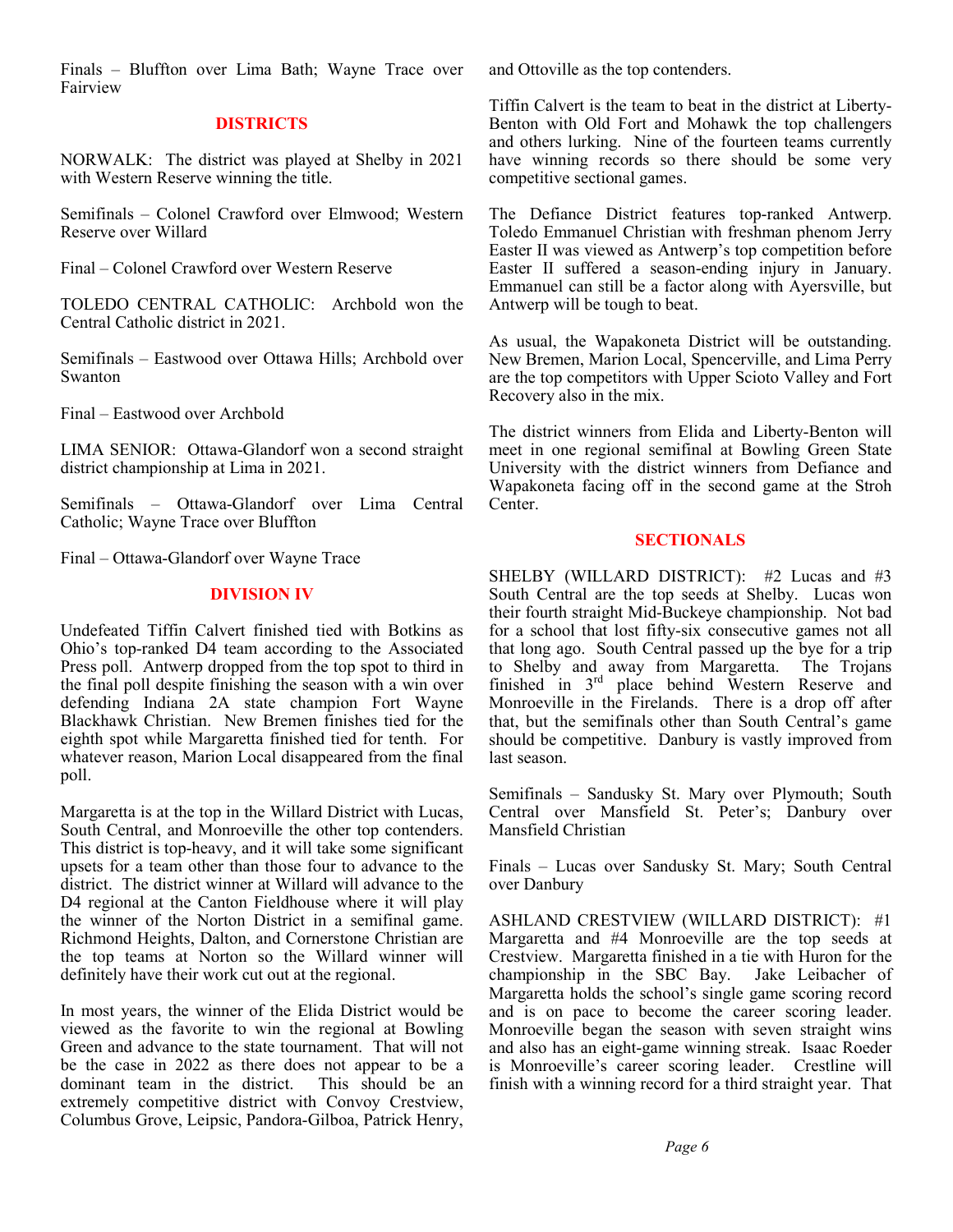was last accomplished in Crestline eighty years ago.

Semifinals – Crestline over Norwalk St. Paul; Buckeye Central over New London

Finals – Monroeville over Crestline; Margaretta over Buckeye Central

VAN WERT (ELIDA DISTRICT): #1 Convoy Crestview and #4 Pandora-Gilboa are the top seeds at VW. Crestview grabbed a share of the NWC title with Bluffton.



*"The Publisher," an original drawing by Kent Lincoln.* 

*Your comments or suggestions are welcomed. E-mail them to the publisher at webmaster@davey1.com* 

Pandora-Gilboa won the BVC title outright with a win over Liberty-Benton to finish the regular season. The Rockets also gained a share of the PCL title. A young Patrick Henry team has their first winning season since '11-'12. The Patriots shared the runner-up spot in the NWOAL with Evergreen. Ottoville was supposed to be in a rebuilding season, but the Big Green won a share of the PCL title. Miller City finished the regular season at .500 including some solid wins. This is a really good sectional.

Semifinals – Patrick Henry over Fort Jennings; Pandora-Gilboa over Miller City; Ottoville over Continental

Finals – Convoy Crestview over Patrick Henry; Ottoville over Pandora-Gilboa

BLUFFTON UNIVERSITY (ELIDA DISTRICT): #2 Columbus Grove and #3 Leipsic are the top seeds at the home of the Beavers. Columbus Grove returned one

starter from last season's D4 state runner-up team. The Bulldogs have been solid. Leipsic grabbed a share of the PCL title and finished in the middle of the pack in their first season in the NWC. Mason Brandt became Leipsic's career scoring leader in the final game of the regular season. Brandt was recently featured on ESPN's SportsCenter Top 10 as the #1 play of the day for an alleyoop dunk versus Arcadia. Kalida and Delphos St. John's will also be factors at Bluffton despite finishing the regular season with losing records.

Semifinals – Kalida over Cory-Rawson; Delphos St. John's over Lincolnview

Finals – Leipsic over Kalida; Columbus Grove over Delphos St. John's

FOSTORIA (LIBERTY-BENTON DISTRICT): #1 Tiffin Calvert and #4 Hopewell-Loudon are the top seeds at Fostoria. Tiffin Calvert is the SBC River champion. The Senecas had a couple of close calls in early December but<br>have been dominant since. In addition to beating have been dominant since. previously undefeated Western Reserve to close out the regular season, top non-league wins have come against Margaretta and Clyde. Hopewell-Loudon finished in 3<sup>rd</sup> place in the SBC River while Carey ended the season in  $3<sup>rd</sup>$  place in the N10. The Blue Devils got off to a late start after winning the D6 state football championship. Carey will be a tough out.

Semifinals – Fremont St. Joseph over North Baltimore; Carey over Arcadia; Hopewell-Loudon over McComb

Finals – Tiffin Calvert over Fremont St. Joseph; Carey over Hopewell-Loudon

TIFFIN COLUMBIAN (LIBERTY-BENTON DISTRICT): #2 Old Fort and #3 Mohawk are the top seeds at Tiffin. Six of the seven teams will begin the tournament with winning records. Old Fort finishes in the runner-up spot in the SBC River after five straight championships. Mohawk finished in  $4<sup>th</sup>$  place in the N10 while Gibsonburg and New Riegel are in the middle of the SBC River standings. Coach Brent Liskai of Gibsonburg is retiring after twenty seasons and over 230 wins. Nevin Robson became the career scoring leader for Hardin Northern breaking Bob Walden's record set in 1972. The Polar Bears had a second straight winning season. Arlington is back at full strength and can be a factor after finishing tied for  $2<sup>nd</sup>$  place in the BVC. This is a very competitive sectional.

Semifinals – Arlington over Vanlue; New Riegel over Gibsonburg; Mohawk over Hardin Northern

Finals – Old Fort over Arlington; Mohawk over New Riegel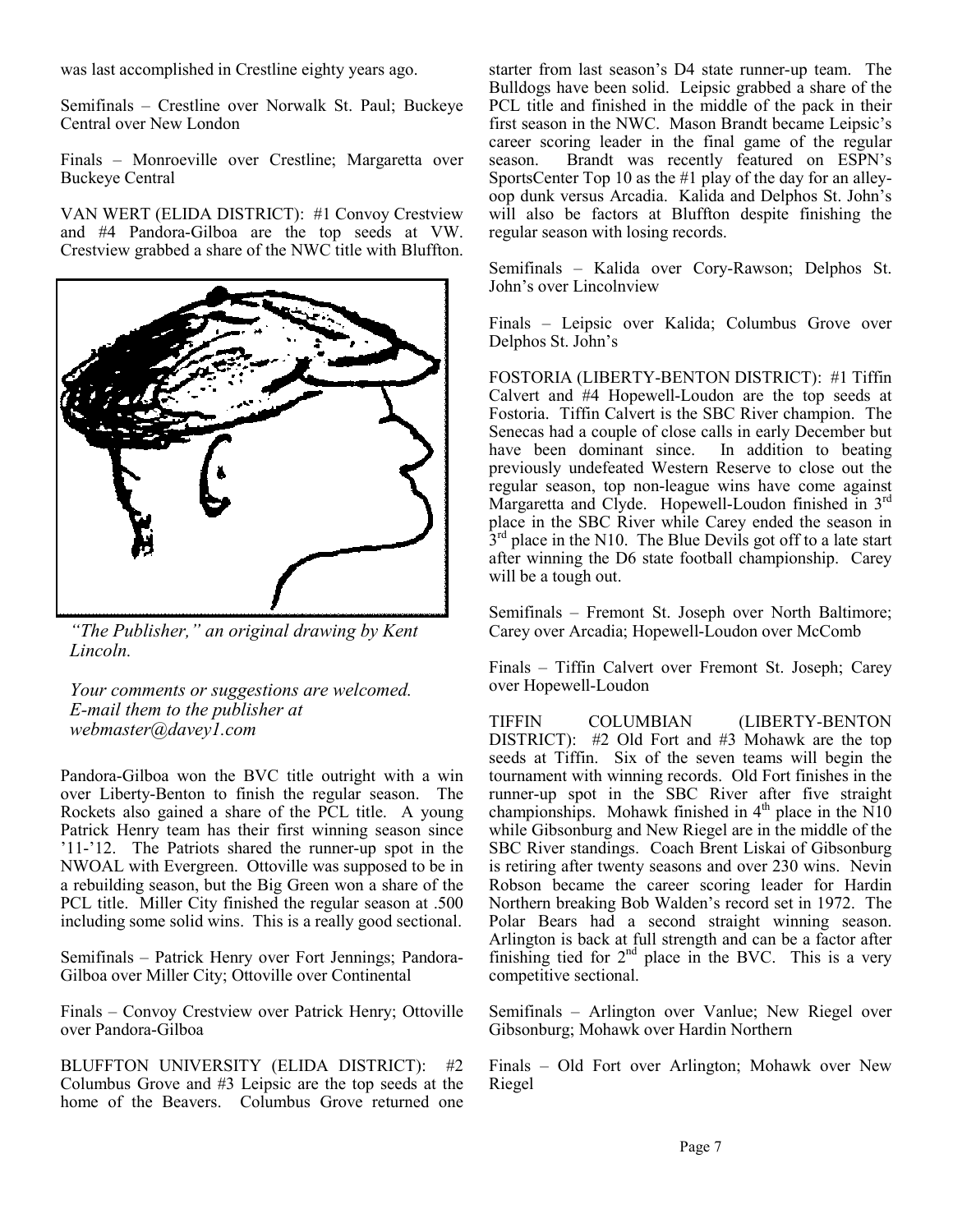NAPOLEON (DEFIANCE DISTRICT): #1 Antwerp and #4 Emmanuel Christian are the top seeds at the Grand Canyon. Antwerp finishes as the GMC runner-up. Antwerp's only loss was at Wayne Trace by four points. The Archers are very stingy defensively. Jagger Landers became Antwerp's career scoring leader in early February. Nate Houston, a transfer from Rogers, has taken over as Emmanuel's top player following the injury to Jerry Easter II. Pettisville will finish in  $3<sup>rd</sup>$  place in the BBC after winning four straight titles. Fayette started the season 10-2 before falling on hard times. Hilltop broke a forty-one game BBC losing streak with a win over Montpelier in January.

Semifinals – Montpelier over Hilltop; Pettisville over Fayette; Emmanuel Christian over Stryker

Finals – Antwerp over Montpelier; Emmanuel Christian over Pettisville

BRYAN (DEFIANCE DISTRICT): #2 Ayersville and #3 Toledo Christian are the top seeds at Bryan. Ayersville is having a great season finishing in  $3<sup>rd</sup>$  place in the GMC behind Wayne Trace and Antwerp. Toledo Christian is young with two sophomores and a freshman as their leading scorers. TC has clinched a nineteenth straight winning season. The Eagles started off 10-3 but have scuffled some since mid-January. Hicksville has been solid finishing in the top half of the GMC. Edon and North Central are co-champs in the BBC but got the #6 and #8 seeds respectively. That does not show a lot of love for the BBC but not willing to go there.

Semifinals – Edon over Edgerton; Hicksville over North Central; Toledo Christian over Holgate

Finals – Ayersville over Edon; Hicksville over Toledo Christian

COLDWATER (WAPAKONETA DISTRICT): #1 New Bremen and #4 Marion Local are the top seeds at the Palace. New Bremen and Marion Local share the MAC title with D3 Versailles. New Bremen beat Versailles in double overtime while Marion Local knocked off New Bremen in overtime after Marion Local lost to Versailles. Ridgemont will finish with a winning record for a third straight season. That does not happen often in Golden Gopher land. Landon Newland became Ridgemont's career scoring leader in January. St. Henry had a sevengame winning streak from late December into early January. The rest of the season has not gone quite as well for the Redskins. Commanders?

Semifinals – St. Henry over Ada; Marion Local over New Knoxville; Ridgemont over Minster

Finals – New Bremen over St. Henry; Marion Local over

#### Ridgemont

ST. MARYS (WAPAKONETA DISTRICT): #2 Spencerville and #3 Lima Perry are the top seeds at St. Marys. A tough sectional. Spencerville finished in 3<sup>rd</sup> place in the NWC behind Bluffton and Crestview. The Bearcats have some good wins on their resume including an overtime win over Marion Local. Lima Perry ran the table in winning a third straight NWCC championship despite a coaching controversy. Upper Scioto Valley started the season winning twelve straight before losing at St. Marys. The Rams have lost a couple more since and settled for the #5 seed. Fort Recovery will finish the season with a winning record. The Indians are part of the logjam in the middle of the MAC standings. Guardians?

Semifinals – Upper Scioto Valley over Waynesfield-Goshen; Lima Perry over Lima Temple Christian; Fort Recovery over Parkway

Finals – Spencerville over Upper Scioto Valley; Lima Perry over Fort Recovery

#### **DISTRICTS**

WILLARD: Lucas won a third straight district title in 2021.

Semifinals – Lucas over South Central; Margaretta over Monroeville

Final – Margaretta over Lucas

ELIDA: Columbus Grove won a third consecutive district championship in 2021.

Semifinals – Convoy Crestview over Ottoville; Columbus Grove over Leipsic

Final – Columbus Grove over Convoy Crestview

LIBERTY-BENTON: Carey won the district at L-B in 2021.

Semifinals –Tiffin Calvert over Carey; Old Fort over Mohawk

Final – Tiffin Calvert over Old Fort

DEFIANCE: Antwerp won a second straight district championship in 2021.

Semifinals – Antwerp over Emmanuel Christian; Ayersville over Hicksville

Final – Antwerp over Ayersville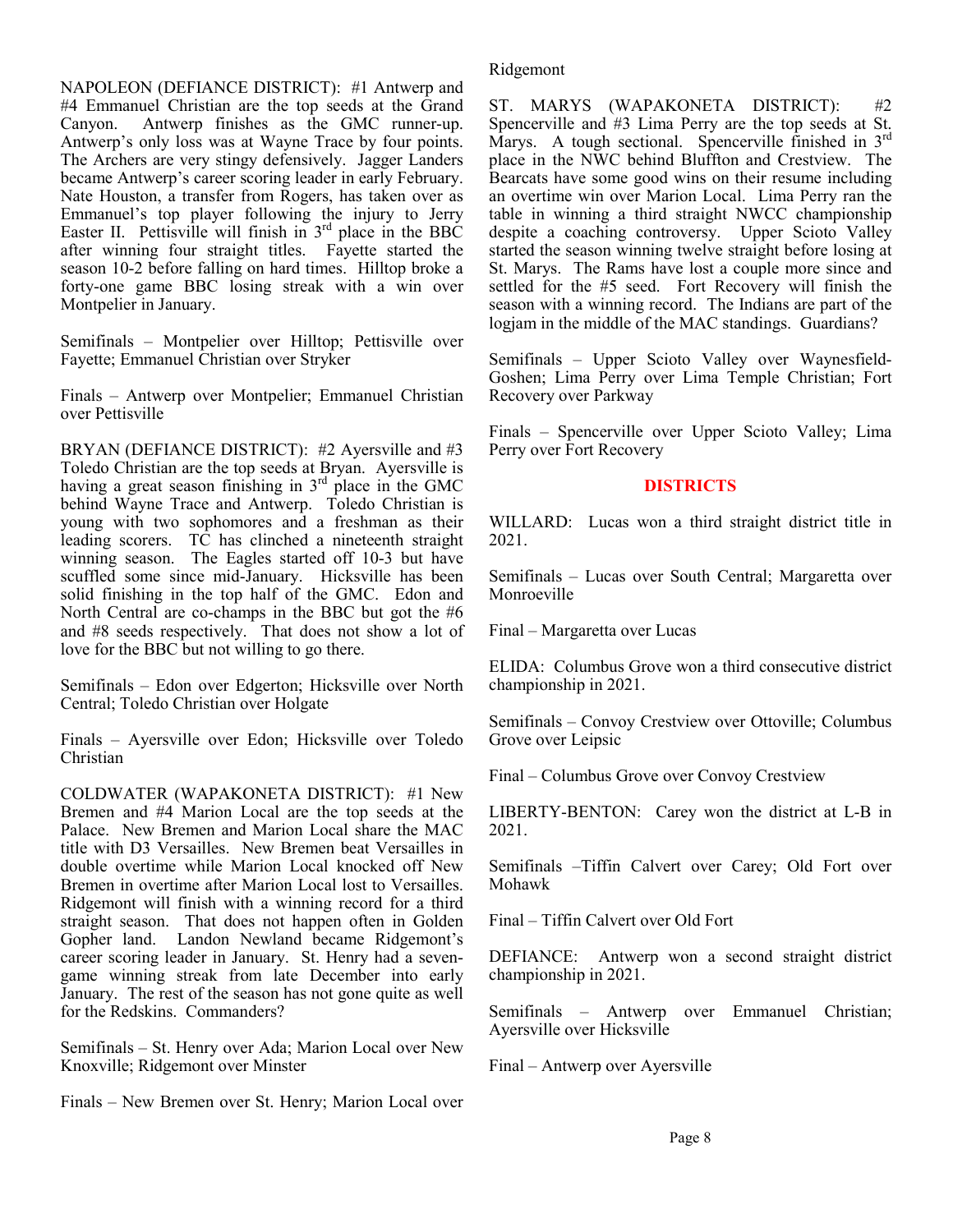WAPAKONETA: New Bremen won the district at Wapak in 2021.

Semifinals – Marion Local over New Bremen; Spencerville over Lima Perry

Final – Marion Local over Spencerville

That is a wrap. The Swami will be back with the critically acclaimed second edition prior to the regional and state tournaments. All facts, fiction, errors, and opinions are those of the Swami. Brackets are courtesy of davey1.com and Mr. David Spengler. Stay safe and rock on.

# **THE HISTORY OF DAVEY1.COM**

**During the summer of 2004 Dave Spengler** 

**and Dave Sigler** sat down and talked about wanting to do something to promote boys high school basketball in Northwest Ohio. At first we didn't know exactly what we wanted to do, but since we were both fans of the game we knew that we wanted to do something. Then we decided to do schedules and scores, and create a website, Davey1.com, where they could be found. But how many? Should we do just one league, or a group of leagues? We decided on an ambitious project to include all schools in the Northwest District of the Ohio High School Athletic Association. For those unfamiliar, today that's approximately 170 teams. It was quite an undertaking.

Every season Dave and Dave work closely together to keep our schedules and game scores accurate and up-to-date. During the 2018-2019 season our database included 2,075 games involving Northwest Ohio teams, and we provided a score for each of those games. More than one person is required to keep all of this information organized and complete.

In the early days there was much more work

involved to obtain the schedules we needed. Dave Spengler would contact the schools by sending a letter, sometimes through the postal service and sometimes via fax, to each school (head coach or athletic director) to get their boys varsity basketball schedule. Each year the response rate increased, and more recently we're able to find some of the schedules we need on the web. However, every year, in September we send out e-mail requests to all head coaches requesting that they submit their schedule directly to us. Many respond, yet some still do not. We still persist and somehow find every schedule we need.

When the first schedules were published (2004-2005 season), for Northwest Ohio on Davey1.com, there was a schedule of games for each school, arranged alphabetically by league, and the name of the school. That's all you got.

**During the 2006-2007 season** we added team nicknames, and we also added a notation so that you would know whether a game had overtime periods. That may sound simple, but in the early years there was no way to know whether overtime periods happened or not.

**Then in 2007-2008 we added** to each schedule the OHSAA Division that each school competed in (1 through 4). That gives the fans information about the relative size of each school. In another section of the site is the enrollment numbers for each school that the Ohio High School Athletic Association uses to determine these divisions.

Another addition to the information we provide occurred **during the 2008-2009 season** when the name of the head coach was added to each schedule. But we weren't done yet.